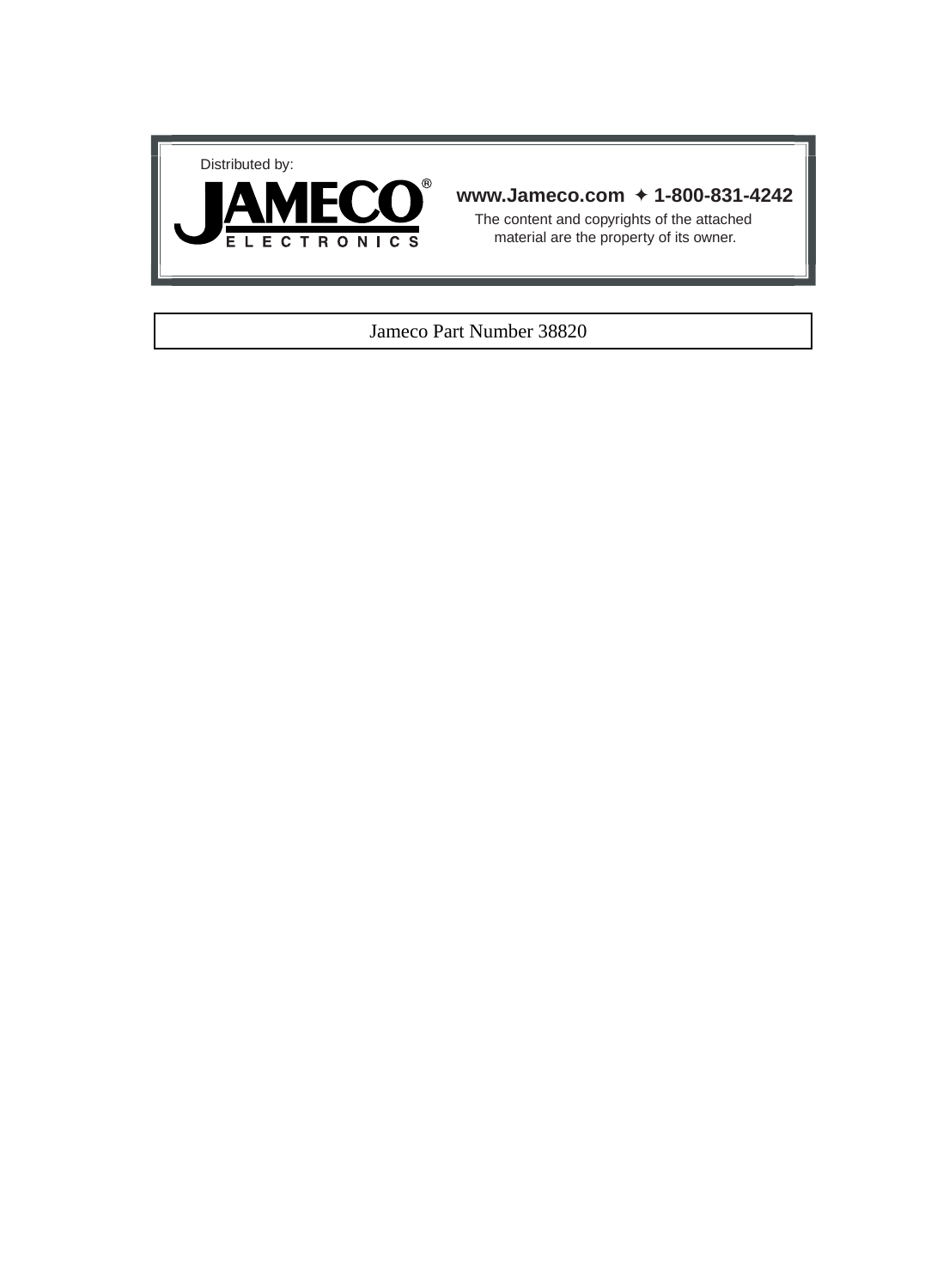Document No.3-E-01 Edition No. A Page: 1/4

# Models: RS/RSR SERIES DIP SWITCH

# 1. SPECIFICATIONS.

- 1-1. External appearance: Ref. Attached print.
- 1-2. Material & treatment of parts: Ref. Attached print.
- 1-3. All materials are UL 94V-0 grade fire retardant plastics.

# 2. FEATURES

- 2-1. This switch is slide switch of one body type that each pole is parallel and it is constituted by one moving contact and two terminals.
- 2.2 Terminal plating by gold give excellent results when soldering.
- 2-3. RS series (raised actuator) and RSR series (recessed actuator) available for different purposes.
- 2-4. Low contact resistance, and self-clean on contact area.
- 2-5. High reliability.

# 3. ELECTRICAL

- 3-1. Electrical Life: 2000 operation cycles per switch- 24VDC, 25mA.
- 3-2. Non-switching Rating: 100mA, 50VDC.
- 3-3. Switching Rating: 25mA, 24VDC.
- 3-4. Contact Resistance: (a) 50m max. at initial.

(b) 100m max. after life test.

- 3-5. Insulation Resistance: 100M min. at 500VDC.
- 3-6. Dielectric Strength: 500VAC/1 minute.
- 3-7. Capacitance: 5pF max.
- 3-8. Circuit: Single pole single throw.
- 4. MECHANICAL
	- 4-1. Mechanical life: 2000 operations per switch.
	- 4-2. Operation Force: 800gf max.
	- 4-3. Stroke: 2.0mm.
	- 4-4. Operation Temp:  $-25$  to 70
	- 4-5. Storage Temp:  $-40$  to 85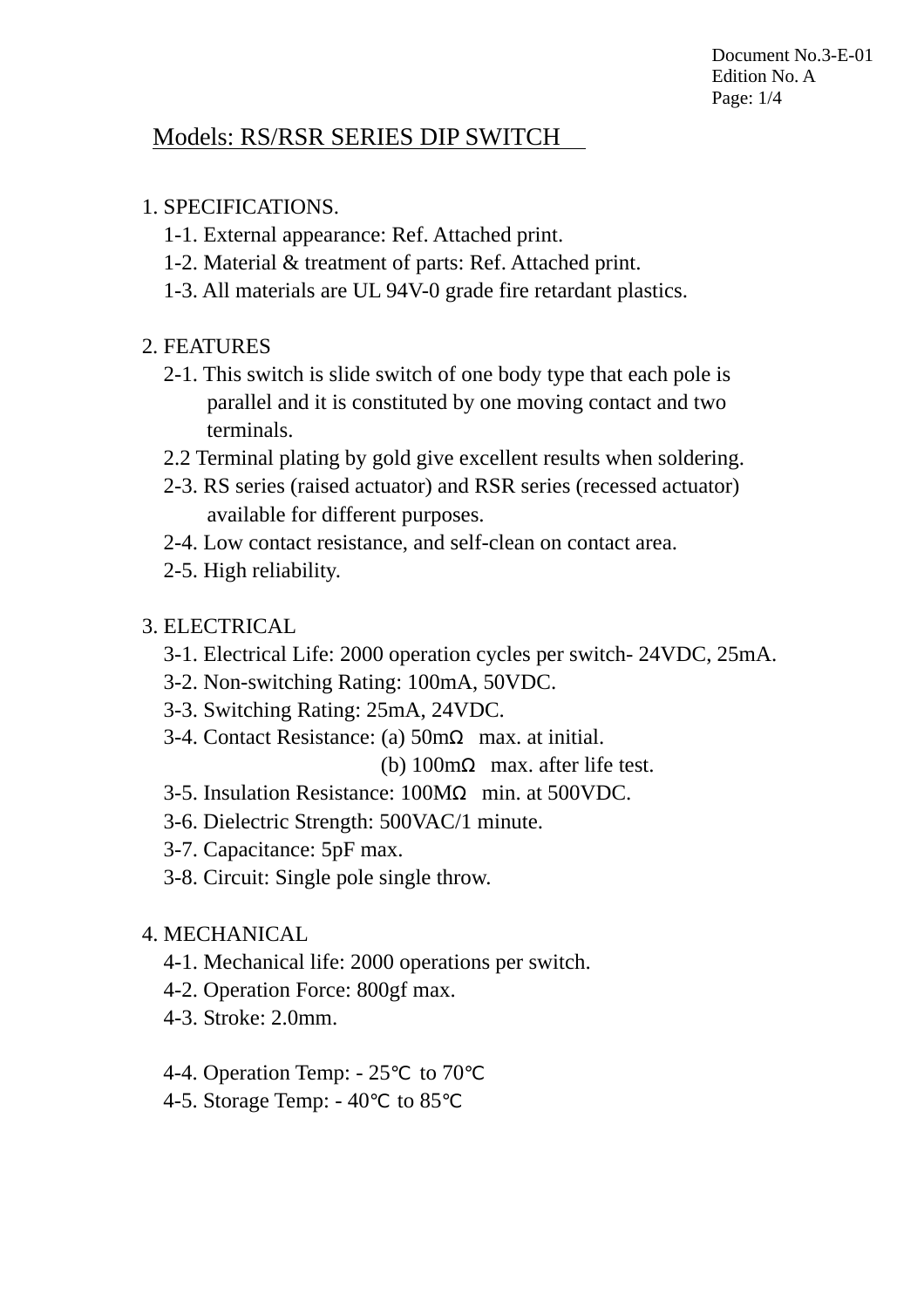Document No.3-E-01 Edition No. A Page: 2/4

 4-6. Vibration Test: MIL-STD-202F METHOD 201A Frequency: 10-55-10 Hz/1 min Directions: X, Y, Z, three mutually perpendicular directions. Time: 2 hours each direction. High reliability.

- 4-7. Shock Test: MIL-STD-202F METHOD 213B CONDITION A.
- 4-8. Gravity: 50G (peak value), 11msec.
- 4-9. Direction and times: 6 sides and 3 times in each direction. High reliability.

# 5. SOLDERING PROCESSES.

- 5-1. Keep all switch contacts in their "OFF" position for all operation.
- 5-2. Wave soldering: Recommended solder temperature at 500  $(260)$  max. 5 seconds.
- 5-3. Hand soldering: Use a soldering iron of 30 watts or less, controlled at 608 (320 ),approximately 2 seconds while applying solder.

#### 6. FLUX CLEANING :

- 6-1. Solvent: Fluorine or Alcohol type.
- 6-2. Cleaning shall be made when terminal temperature falls to 90 or lower, or leave the switch at normal temperature for 5 minutes or longer, before cleaning.
- 6-3. Do not apply ultrasonic cleaning.
- 6-4. "LE" type are not washable.
- 6-5. Do not operate the switch during soldering and cleaning.

#### 7. WEATHER-PROFF

- 7-1. Resistance Low Temperature:
- (1) Temperature:  $-40 \pm 3$ .
- (2) Time: 96 hours.

#### 7-2. Resistance High Temperature:

- (1) Temperature:  $85 \pm 2$
- (2) Time: 96 hours.
- 7-3. Resistance Humidity:
- (1) Temperature:  $40 \pm 2$
- (2) Relative Humidity: 90-95%
- (3) Time: 96 hours.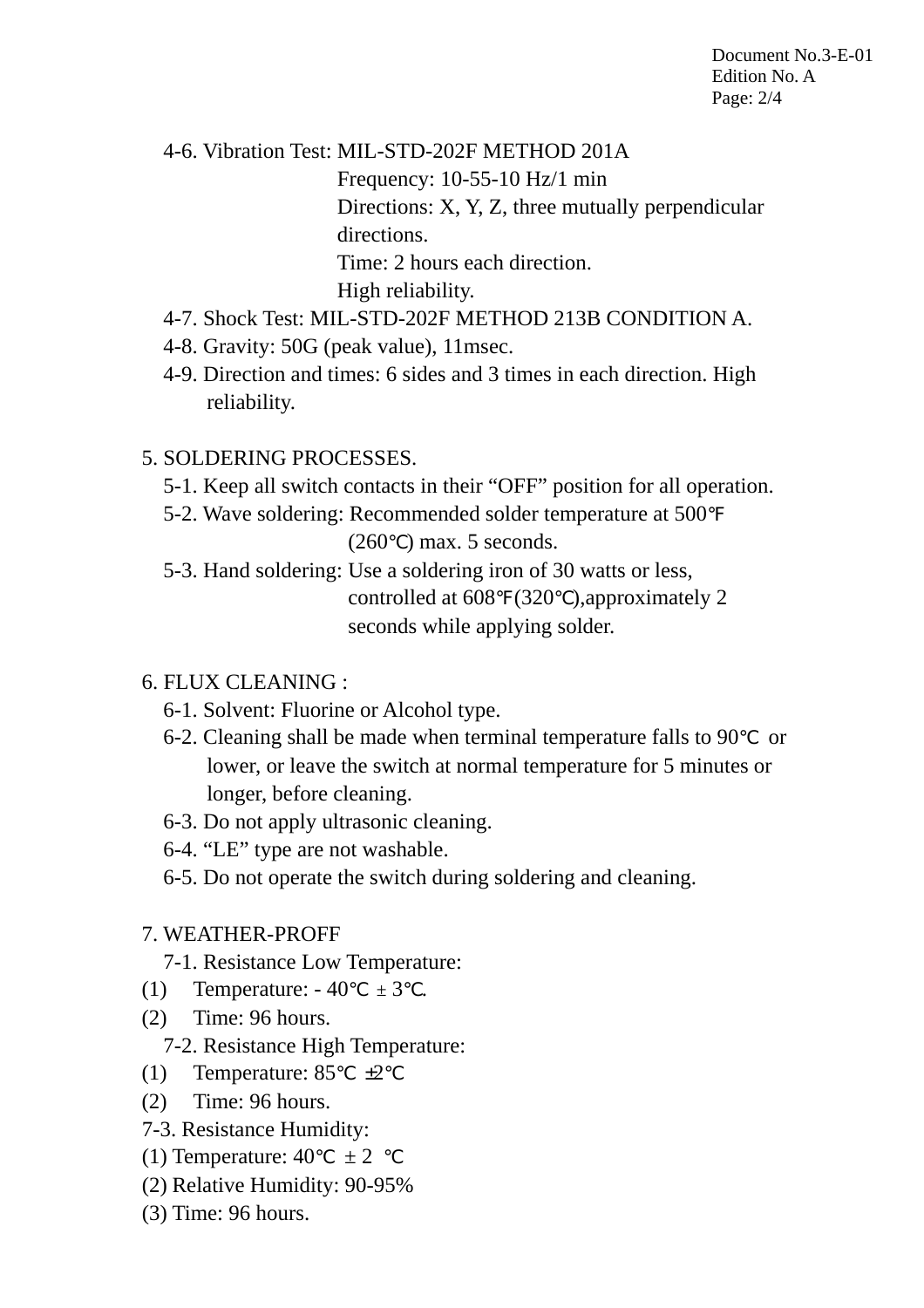Document No.3-E-01 Edition No. A Page: 3/4

#### 8. PART NUMBER SYSTEM



#### **PACKING**

All Dip Switches are shipped in standard IC tubes with all poles in "OFF" position.